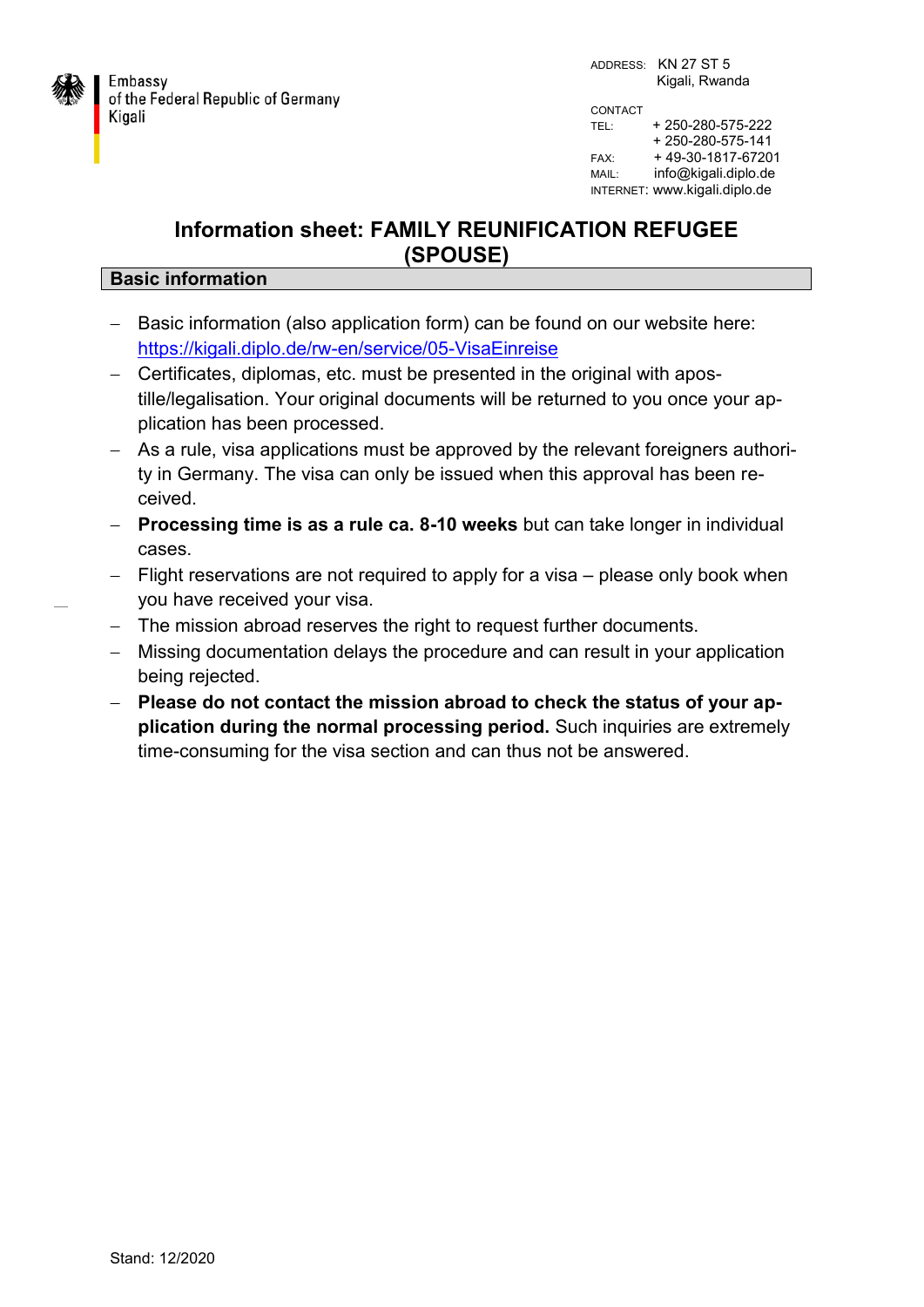## **Visa application checklist**

| The following documents are to be submitted personally at the Embassy after booking an ap-          |                |
|-----------------------------------------------------------------------------------------------------|----------------|
| pointment. Please provide the documents in two identical piles in the following order:              |                |
|                                                                                                     | <b>Missing</b> |
| Two (2) fully completed and signed application forms for "national visa"                            |                |
| Where applicable, two (2) <b>declarations</b> fully completed and signed regard-                    |                |
| ing contact details and power of attorney                                                           |                |
| Two (2) copies of the passport of the spouse who lives in Germany                                   |                |
| Two (2) copies of the residence permit                                                              |                |
| Two (2) recent biometric passport photos (see specimen photos)                                      |                |
| Valid passport (personally signed, valid for at least 6 months and with at                          |                |
| least two (2) completely empty pages)                                                               |                |
| Two (2) uncertified copies of the data page of your valid passport                                  |                |
| Original legalized birth certificate ("acte de naissance & jugement suppletif"                      |                |
| when birth before 2016) (please note: "attestation de naissance" is not ac-                         |                |
| cepted) and two (2) copies                                                                          |                |
| Original legalized original marriage certificate ("acte de mariage") and two                        |                |
| $(2)$ copies                                                                                        |                |
| Official certificate of recognition as a refugee of the spouse who lives in                         |                |
| Germany and two (2) copies                                                                          |                |
| Confirmation letter indication the address where the applicant will stay to-                        |                |
| gether with spouse in Germany and a copy                                                            |                |
| Proof of knowledge of the German language (equivalent A1 level of Goethe                            |                |
| Institute) and two (2) copies. The certificate must not be older than two                           |                |
| years.                                                                                              |                |
| Proof of adequate health insurance cover (medical and travel insurance)                             |                |
| Timely notification in accordance with Section 29 (2) no. 1 of the Residence                        |                |
| Act, which offers your spouse and minor children a simplified procedure for                         |                |
| family reunification in Germany. (two (2) copies)                                                   |                |
| If the spouse has not filled out the timely notification within 3 months after the recognition as a |                |
| refugee                                                                                             |                |
| Tenancy contract (two (2) copies)                                                                   |                |
| Proof of financial means: (two (2) copies)                                                          |                |
| work contract.                                                                                      |                |
| pay-slips of at least the last 3 months                                                             |                |
| and bank statements of at least the last 3 months                                                   |                |
| Applicant of a nationality other than Rwandan                                                       |                |
| Proof of habitual abode by "residence permit/visa"                                                  |                |
| Fee                                                                                                 |                |